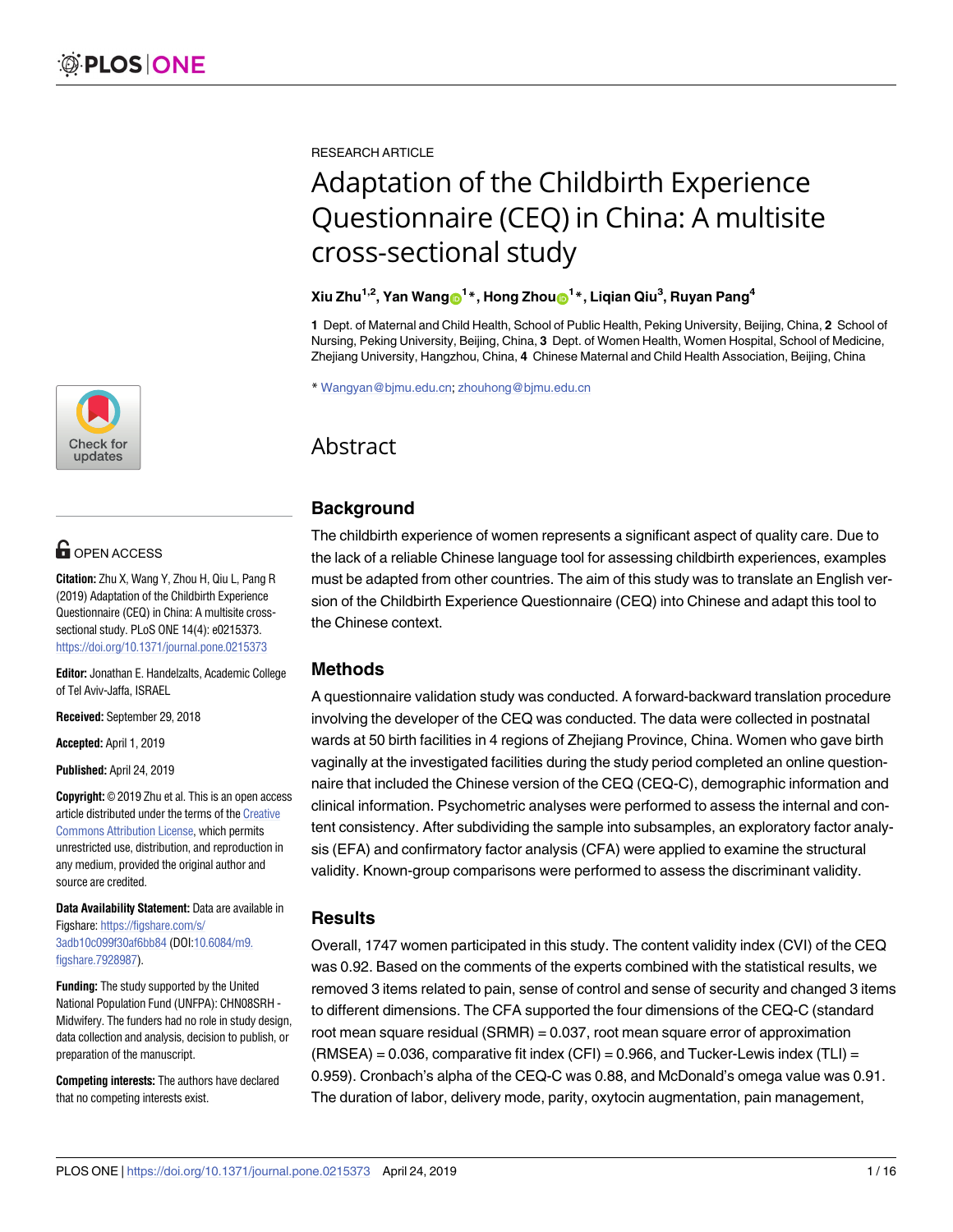<span id="page-1-0"></span>companionship, prenatal education and pain experienced exerted significant effects on the women's childbirth experiences.

#### **Conclusions**

Although some items performed differently in our analysis comparing the English and Chinese versions of the CEQ, the CEQ-C is reliable and valid. Additionally, the CEQ-C is an easy-to-use and promising tool for measuring childbirth experiences among Chinese women in facility settings that can be used to improve the quality of intrapartum care. Efforts are needed to provide women with respectful, evidence-based intrapartum care to facilitate positive childbirth experiences.

# **Introduction**

As progress in reducing maternal mortality is achieved, a new and broader focus encompassing the quality of maternity care is needed.[\[1](#page-13-0)] This need is particularly relevant in areas with low maternal mortality and high coverage in terms of antenatal care and facility childbirth, where the content of care (insufficient or excessive intervention) and women's satisfaction should take precedence.[[2](#page-13-0)] Women's experiences with childbirth represent a vital outcome indicator of intrapartum care and have both immediate and long-term effects on future reproduction.[[3](#page-13-0),[4](#page-13-0)] Person-centered care for positive childbirth experiences is currently a global trend, and the WHO has issued guidelines recognizing a "positive childbirth experience" as a significant end point for all women undergoing labor.[\[5\]](#page-13-0) An understanding of this issue may help clinicians identify maternal needs and aspects of care that potentially require improvement.

China has achieved substantial progress in reducing maternal and infant mortality, which is largely attributed to the increase in facility childbirths.[\[6,7\]](#page-13-0) However, many facilities fail to provide high-quality or respectful care,[[8\]](#page-13-0) and researchers appear to have neglected this field of study. To date, only one study has qualitatively assessed the expectations and experiences of a small group of women in rural China, revealing the inefficient provision of quality care during childbirth.[\[8\]](#page-13-0) Furthermore, no reliable tool for assessing the quality of childbirth care is available in Chinese.

Various instruments measuring childbirth experiences are available in multiple languages. Among these instruments, the Childbirth Experience Questionnaire (CEQ),[[9\]](#page-13-0) which was created in Swedish by Dr. Dencker et al. in 2010, is one of the most valid and reliable tools accord-ing to a thorough comparison of multiple instruments in this field [\[4](#page-13-0)] and has been transculturally validated in English and Spanish.[\[10,11](#page-13-0)] The CEQ assesses women's childbirth experiences in four dimensions, i.e., *own capacity*, *professional support*, *perceived safety* and *participation*, which conforms to the philosophy of normal childbirth.[[12](#page-13-0)] Currently, the CEQ is widely used to identify women with negative childbirth experiences and evaluate efforts to improve the quality of childbirth care.  $[9-11,13]$  $[9-11,13]$  $[9-11,13]$  We chose the CEQ because it is the most recently published multidimensional instrument that comprehensively evaluates women's perceptions and feelings.

The CEQ is recommended for use in community settings among mothers within one month of childbirth to recall their experiences at a birth facility.[\[9\]](#page-13-0) However, researchers and clinicians have questioned whether the CEQ should be applied in facilities to provide a more timely assessment of the quality of care. Hence, this study was conducted to adapt the CEQ to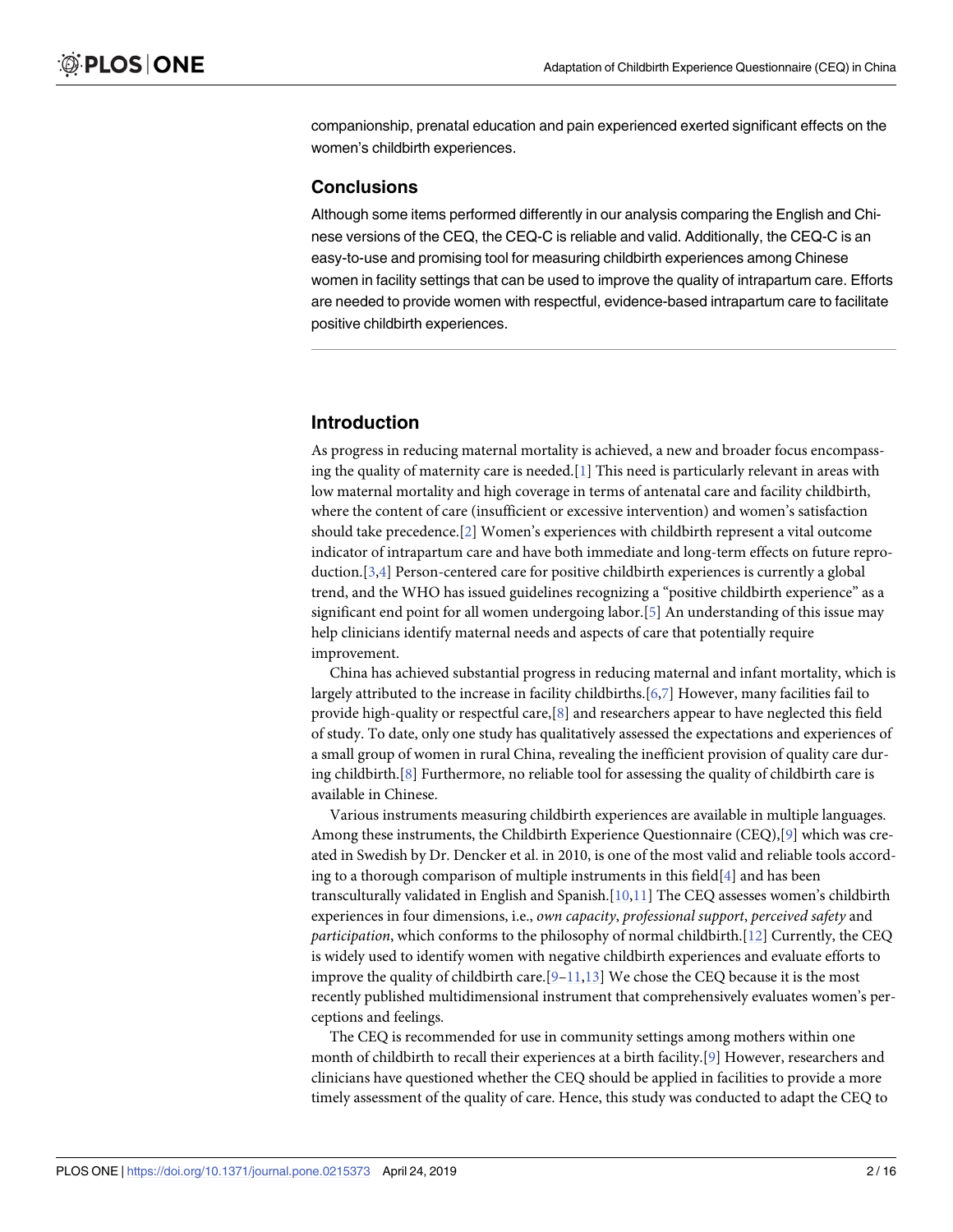<span id="page-2-0"></span>the Chinese context, assess its psychometric properties (validity and reliability) and further adjust this instrument for Chinese women to assess their childbirth experiences.

# **Methods**

This study consisted of two phases. In Phase I, a Chinese version of the CEQ (CEQ-C) was produced, and 94 postpartum women completed two pretests (34 women in the first round and 60 women in the second round) to test its content validity. In Phase II, a field study involving 1747 women was conducted to test the construct validity and reliability.

#### **Phase I: Translation of the CEQ and pretest**

A forward-backward translation procedure $[14]$  $[14]$  involving the developer of the CEQ was conducted. First, we obtained permission to adapt and use the CEQ from Dr. Dencker, who was the creator of the original Swedish version of the CEQ, and Dr. Walker, who was the author of the English version of the CEQ. Second, the English CEQ was forward translated into Chinese by two female bilingual translators who are native Chinese-speakers (one translator is a Master's student studying at an American university, and the other translator is a senior program officer whose work language is English). Then, both translators compared their translations, reached a consensus regarding the semantic, idiomatic, and conceptual equivalence, and produced a single draft of the Chinese version of the questionnaire. Subsequently, cognitive interviews were conducted with 34 postpartum women to test the comprehensibility and legibility of the questionnaire, and the questionnaire was revised accordingly. Then, two other female bilingual translators who are native Chinese speakers and were completely blinded to the CEQ translated the Chinese version back into English, and this translation was compared with the English version of the questionnaire generated by the creator of the CEQ; no discrepancies were noted. Hence, the final Chinese version of the CEQ (CEQ-C) was prepared. Then, 60 postpartum women from two postnatal wards in Zhejiang Province were informed about the study and invited to complete the CEQ-C questionnaire online before they were asked certain questions in a face-to-face interview concerning the ease of completion, time required and acceptability of the questionnaire from their perspectives.

#### **Phase II: Field study**

**Study sample.** The study was conducted at 50 health institutes in four regions of Zhejiang Province between July and October 2017. Zhejiang is a relatively wealthy coastal province in Eastern China. The provincial cesarean section rate was 44.0% in 2014.[\[15\]](#page-14-0) The four regions included one of the two provincial level cities and 3 prefecture-level cities that were selected from the 3 categories of cities stratified by the number of annual childbirths. The included health institutes agreed to participate in the study. The women who delivered babies at these institutes were recruited from the postnatal wards before discharge (2–3 days after childbirth). The inclusion criteria were: (a) age *>*18 years; (b) vaginal delivery; (c) ability to read Chinese; and (d) willingness to participate in the study. All participants provided oral consent to complete the study. During the study period, 1,832 postpartum women were approached, and 1,747 participants completed the entire online questionnaire and were included in the study. The response rate was 95.3%.

**CEQ-C.** The CEQ-C contains 22 items that measure the following four main dimensions of the childbirth experience: *own capacity* (8 items), *professional support* (5 items), *perceived safety* (6 items) and *participation* (3 items). The responses to 19 items were scored using a 4-point Likert scale ranging from 1 (totally agree) to 4 (totally disagree). Three items referring to pain, sense of control and sense of security were assessed with a visual analog scale (VAS)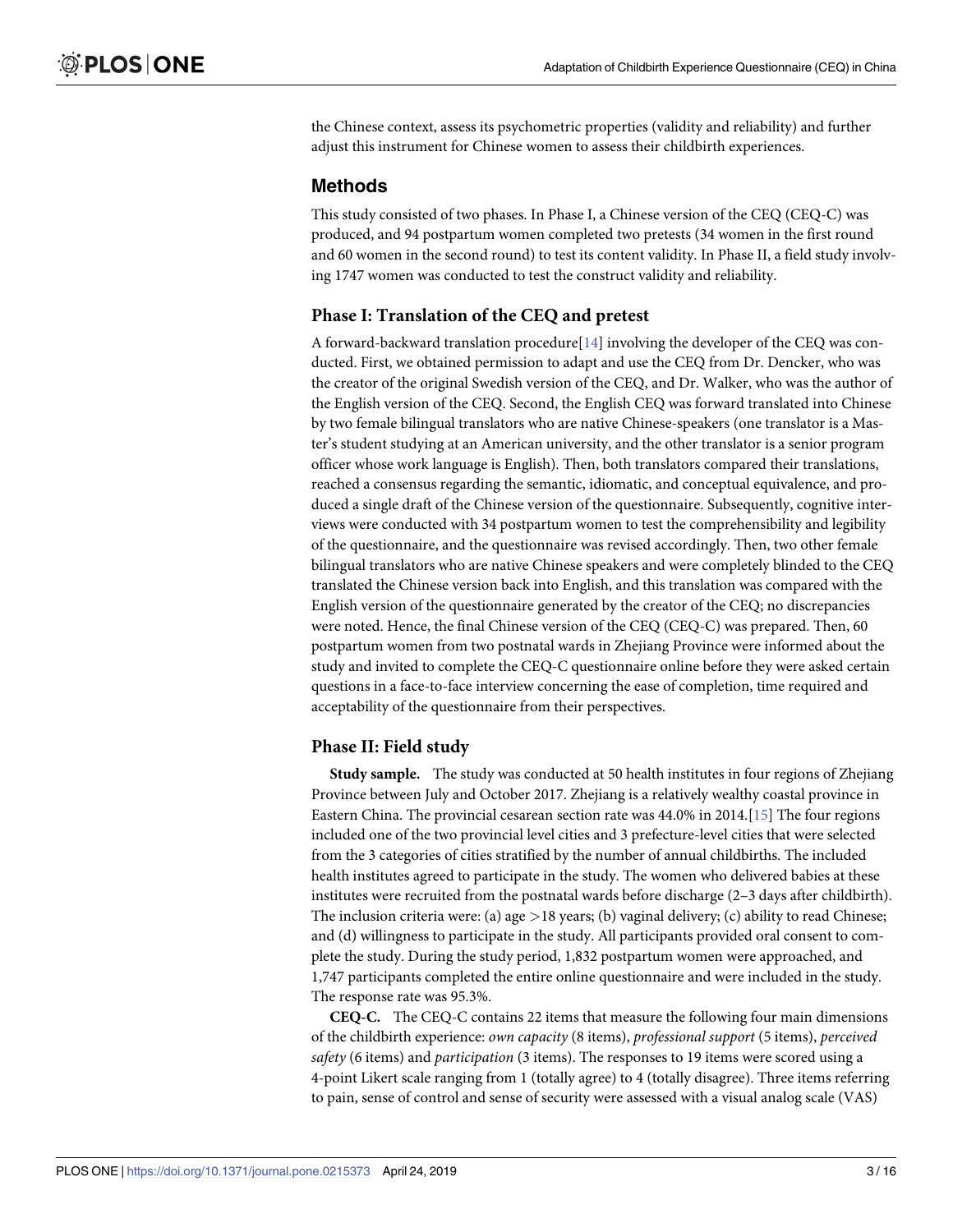<span id="page-3-0"></span>on which zero indicates no pain/control/security and 100 indicates the worst imaginable pain/ complete control/feeling totally secure. The scores of the negatively worded items were reversed, and the VAS values were transformed to categorical values for scoring  $(0-40 = 1, 41 60 = 2$ ,  $61-80 = 3$  and  $81-100 = 4$ ). The item ratings were aggregated to scale scores by summing the coded values of the items on each scale, followed by dividing by the number of items on the scale (i.e., to obtain the mean). The score ranged from 1 to 4 points, and higher ratings reflected more positive experiences.

**Data collection.** The CEQ-C was administered online along with demographic and clinical questions through the Wenjuanxing web platform [\(http://www.wjx.cn\)](http://www.wjx.cn/). The demographic information included age and educational background. The clinical information included parity, onset and duration of labor, type of delivery, augmentations, pain management, complications, continuous electronic fetal heart rate monitoring (EFM), companionship, and prenatal education.

At the beginning of the field study, a nurse at each health institute who did not work in the labor and delivery room received face-to-face instructions from the designated researcher on the methods to recruit the women, proceed with obtaining informed consent and instruct the women to complete the anonymous questionnaire. Fifty nurses from 50 health institutes participated in the data collection process. Once the women were ready for discharge (two or three days after giving birth), the nurses provided information about the study and gave the women a card with a two-dimensional code picture. Then, the women were able to freely complete the questionnaire on their smart phones before discharge. The staff at the birth institutes were blinded to the information that the women provided. Because the two-dimensional code was only able to be scanned at the facilities, the women were only able to complete the questionnaire before they were discharged. All procedures were conducted in the same manner at all 50 sites.

**Statistical and psychometric analyses.** The psychometric properties of the CEQ were assessed according to the COSMIN checklist standards.[\[16\]](#page-14-0)

The validity of the CEQ-C was assessed according to five aspects. (a) The content validity, which describes whether an instrument adequately covers the dimensions to be evaluated, was assessed by determining the face validity and the content validity index (CVI) in this study. [\[16,17\]](#page-14-0) We invited five experts from different fields to evaluate the CVI of the CEQ-C. These experts included a senior midwife, an obstetrician, a university professor in obstetric nursing and two senior researchers in the maternal health field (one of whom had a psychology background). The experts were asked to rate each item on a 4-point scale ranging from 1 to 4  $(1 = not relevant, 2 = somewhat relevant, 3 = quite relevant, and 4 = highly relevant) according to the following equation:\n $\frac{1}{2} \times \frac{1}{2} = \frac{1}{2} \times \frac{1}{2} = \frac{1}{2} \times \frac{1}{2} = \frac{1}{2} \times \frac{1}{2} = \frac{1}{2} \times \frac{1}{2} = \frac{1}{2} \times \frac{1}{2} = \frac{1}{2} \times \frac{1}{2} = \frac{1}{2} \times \frac{1}{2} = \frac{1}{2} \times \frac{1}{2} = \frac{1}{2} \times \frac{1}{2} = \frac{1}{2} \times \frac{1}{2}$$ to the applicability of the expression and content to the local culture and the research objective. The CVI of each item (I-CVI) was calculated as the ratio of the number of "quite relevant" and "highly relevant" expert opinion responses to the number of experts.[[18](#page-14-0)] The overall CVI of the questionnaire was calculated as the average of the I-CVIs of all items. Items with an I-CVI somewhat lower than 0.78 were considered candidates for revision, and items with very low values were candidates for deletion.[\[17\]](#page-14-0) A CVI rating greater than 0.8 represented satisfactory content validity. (b) Floor and ceiling effects, which involve range restrictions at the lower and upper ends of a measure, respectively, have been recommended to be lower than 15%.[[19](#page-14-0),[20](#page-14-0)] Items with high floor/ceiling effects were considered for removal.[\[21,22\]](#page-14-0) (c) An item-total correlation test was performed to determine whether any item in the set of tests was inconsistent with the average behavior of the other items and thus could be discarded. The standard recommendation is to eliminate items whose item-total correlation is less than 0.30.[\[21\]](#page-14-0) (d) The structural validity of the questionnaire was assessed using an exploratory factor analysis (EFA) and confirmatory factor analysis (CFA).[\[23–25](#page-14-0)] (e) The discriminant validity was determined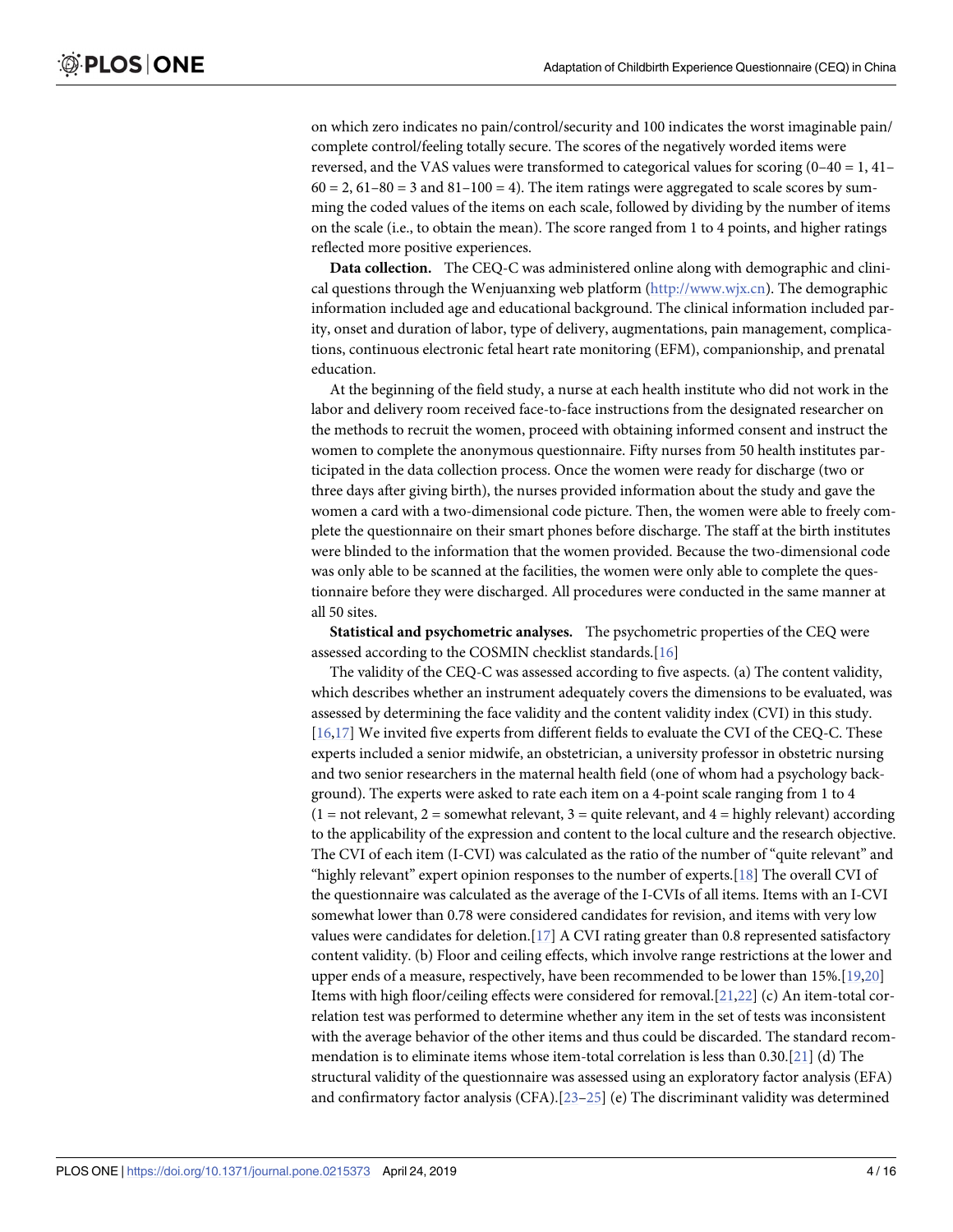<span id="page-4-0"></span>based on differences in the CEQ-C scores among subgroups known to differ in key variables, [\[9](#page-13-0)] including duration of labor, delivery mode, parity, oxytocin augmentation, pain management, companionship, prenatal education and pain experienced. As the scores were not normally distributed, the Mann-Whitney *U* test and Kruskal-Walls *H* test were used to compare the scores among the groups. A *P-*value less than 0.05 was considered significant.

The reliability of the CEQ-C was explored by examining the following three indicators of internal consistency: (a) Cronbach's alpha coefficient, where an internal consistency value greater than 0.7 is considered satisfactory;[\[18\]](#page-14-0) (b) McDonald's omega value,[[26](#page-14-0),[27](#page-14-0)] where a value above 0.70 indicates reliability; and (c) decreased alpha values as individual items were removed.[[28](#page-14-0)]

Regarding the adaptation of the questionnaire, a CFA of all items was first conducted. As the CFA failed to fit the factor structure in the original instrument, an EFA was used to improve the model. The samples were divided into two groups, and an EFA with maximum likelihood estimation and promax rotation for the first half of the samples was applied to identify the number and structure of the underlying constructs. The Kaiser rule (eigenvalue*>*1.0) was applied to determine the number of dimensions to extract. The acceptable factor loading was set to greater than 0.4. The research team reviewed and discussed the EFA results and jointly selected a factor structure for further analysis, which was applied to the other half of the samples for a CFA to assess the fit of the factor structure. A good model fit was confirmed by a standardized root mean square residual (SRMR)  $\leq$  0.08, root mean square error of approximation (RMSEA)  $\leq$ 0.06 and comparative fit index (CFI) and Tucker-Lewis index (TLI)  $\geq$ 0.95.[[29](#page-14-0)]

The statistical analyses were conducted with SPSS 20 (SPSS Inc., Chicago, IL, USA), Mplus 7.4 and R X64 3.5.1 (*psych* package).

#### **Ethics**

The study received ethical approval from the Institutional Review Board of Peking University Health Science Center on 19 July, 2017: Reference: IRB00001052-17067. Oral informed consent was obtained from all participants based on a standardized consent script, which was approved by the Institutional Review Board of Peking University Health Science Center. The reason for obtaining oral consent instead of written informed consent was that the only record that the participant was contacted regarding the study was the informed consent document. Oral consent was manually documented by a member of the research team.

# **Results**

#### **Respondent characteristics**

One thousand seven hundred forty-seven women (mean age: 27 years; range 18–47 years) were included in the study. Over half of these women were primiparous (53.3%), and most women underwent spontaneous vaginal delivery (93.0%), exhibited a labor duration of less than 12 h (79.3%) and had company during labor (89.8%). More than 90% of the participants experienced no complications during pregnancy and labor. Approximately 27% of the participants attended prenatal education sessions, 41% of the participants received augmentation during labor, 63% of the participants did not use any pain relief method, and 93.1% of the participants used continuous EFM ([Table](#page-5-0) 1).

#### **Validity**

**Content validity.** The pretests revealed a good content validity of the CEQ-C. Regarding face validity, the translated version was acceptable and understandable to women, easy to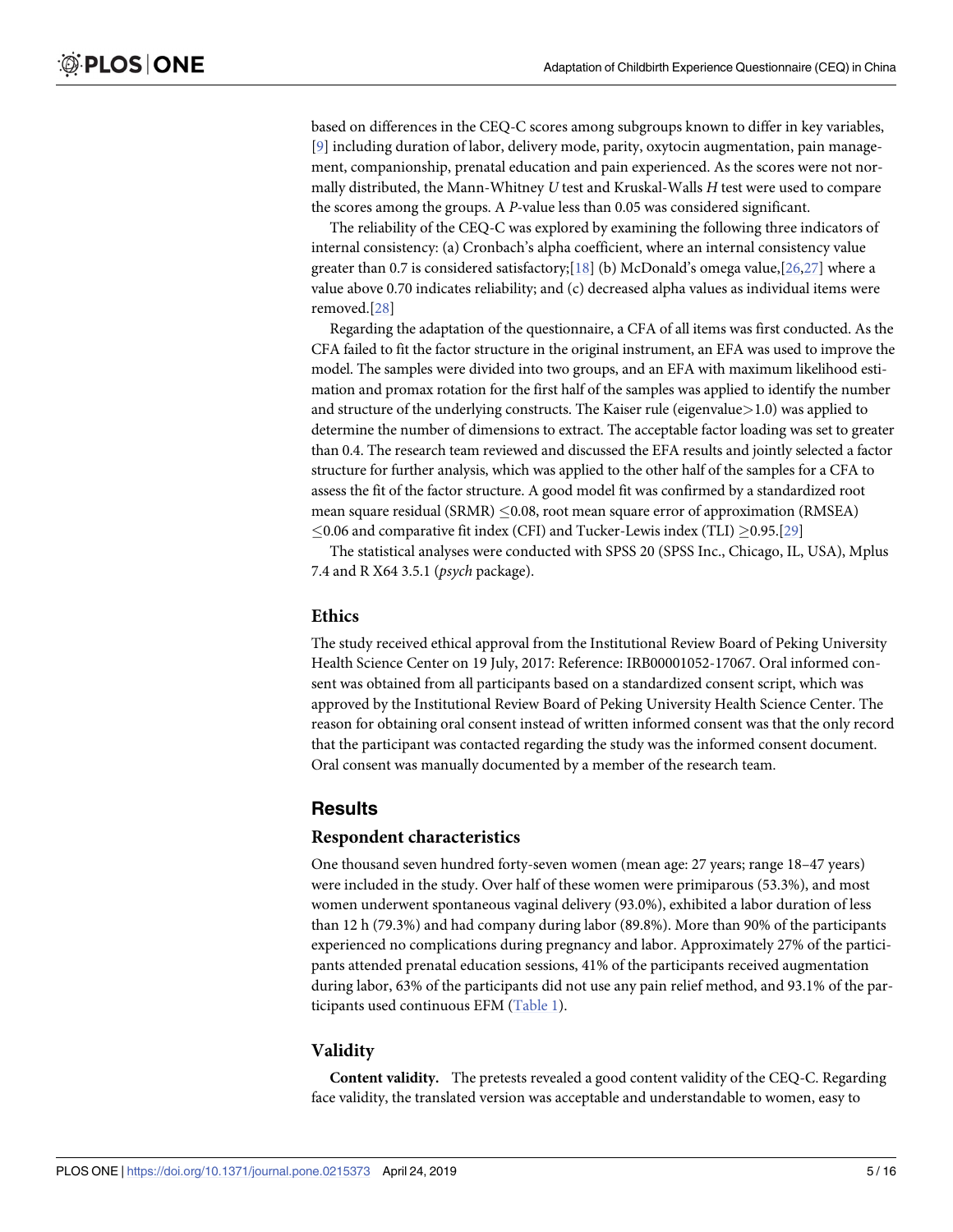| <b>Variables</b>                  | N (%)/M (SD)     | <b>Variables</b>          | N(%)         |
|-----------------------------------|------------------|---------------------------|--------------|
| Education                         |                  | Oxytocin augmentation     |              |
| High school or below              | 828 (47.4)   No  |                           | 879 (53.0)   |
| College or above                  | 919(52.6)        | Yes                       | 728 (41.7)   |
| Maternal age, years, mean (SD)    | 27(4.00)         | <b>Unknown</b>            | 140(8.0)     |
| Gestational age, weeks, mean (SD) | 39(1.65)         | <b>Prenatal education</b> |              |
| Previous deliveries               |                  | No                        | 1,273(72.9)  |
| No                                | 932(53.3)        | Yes                       | 474(27.1)    |
| <b>Yes</b>                        | 815 (46.7)       | Pain management           |              |
| <b>Onset of labor</b>             |                  | No pain relief method     | 1,108(63.4)  |
| Spontaneous                       | 1,138(65.1)      | Pharmacy pain relief      | 399 (22.8)   |
| Induction                         | 469(26.8)        | Nonpharmacy pain relief   | 188(10.8)    |
| <b>Unknown</b>                    | 140(8.0)         | Unknown                   | 52(3.0)      |
| Labor duration less than 12 h     | 1,229(79.3)      | Companionship             |              |
| Type of delivery                  |                  | Yes                       | 1,568 (89.8) |
| Spontaneous vaginal               | $1,625(93.0)$ No |                           | 179(10.2)    |
| Instrumental                      | 122(7.0)         |                           |              |

#### <span id="page-5-0"></span>**[Table](#page-4-0) 1. Demographic and clinical characteristics of the study population (n = 1,747).**

<https://doi.org/10.1371/journal.pone.0215373.t001>

complete, and required an average of 15 minutes to complete. Sentences were added to the instructions to adapt the instrument to the Chinese healthcare context (which defines labor and delivery as the period "from entering the labor room to being transferred to the postnatal ward after giving birth to a baby"). We added "doctor and nurse" after "midwife" to some items; for example, the item "My midwife understood my needs" in the original version was changed to "My midwife (doctor or nurse) understood my needs" in the CEQ-C. We defined the birthing position to include "kneeing, squatting or lying in bed" in the CEQ-C, as some women did not know how to answer the question "I felt that I could have a say in deciding my birthing position" in the pretest. In general, three items (items 20, 21 and 22) had I-CVIs of 0.6, three items (items 5, 7 and 18) had I-CVIs of 0.8, and the CVI of the CEQ-C was 0.92. Although the CVI was acceptable, 3 items (items 20, 21 and 22) were disputed: two experts responded "not relevant" to these three items and suggested the deletion of these items, and three experts responded "quite relevant" to these three items with some comments.

**Structural validity.** After applying the original 4-factor model to the CFA  $(SRMR = 14.12, RMSEA = 0.072, CFI = 0.372, and TLI = 0.286$ , the results indicated that an EFA was needed to modify the model of the CEQ-C ([Table](#page-6-0) 2). The items and data were carefully analyzed, and the decision was made to eliminate items 20 (pain), 21 (sense of control) and 22 (sense of security) to improve the construct validity. This decision was based on the following evidence: 1) these three items presented the highest ceiling/floor effects (77.9%, 47.5% and 71.5%, respectively) [\(Table](#page-6-0) 3); 2) these items were at the lowest end of this range (0.186, 0.357 and 0.308, respectively) [\(Table](#page-6-0) 3); 3) these three items had the lowest I-CVIs (0.6); and 4) the experts suggested the removal of these items, as the information represented by items 21 and 22 was captured in items 19 (addressed the situation well) and 18 (felt secure).

Then, the samples were randomly divided into two groups, and an EFA was applied to the first half of the samples to raise the adjusted model of the CEQ-C. Bartlett's test was significant  $(X^2 = 1469, df = 171, P < 0.001)$ , and the Kaiser-Meyer-Olkin (KMO) value was 0.907. The four dimensions ([Table](#page-7-0) 4) were extracted according to the standard that the loading of each factor should be greater than 1, and the dimensions accounted for 49.97% of the total variance. According to the results, the locations of items 5 ("I felt tired") and 7 ("I have many positive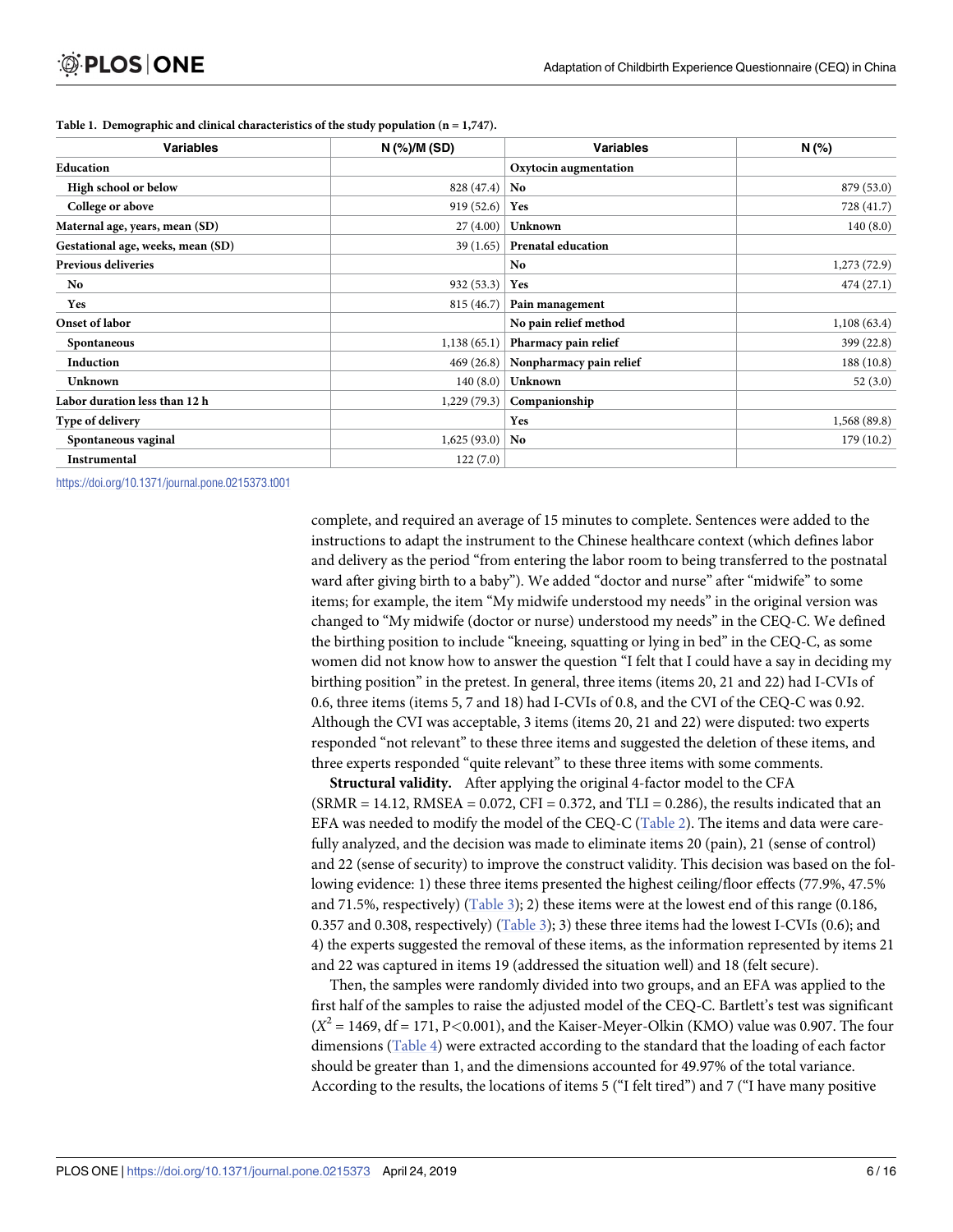| Index        | $CEQ^*$ | $CEQ-C**$ | <b>Standard cut-off values</b> |
|--------------|---------|-----------|--------------------------------|
| <b>GFI</b>   | 0.895   | 0.953     | > 0.9                          |
| <b>AGFI</b>  | 0.869   | 0.937     | >0.9                           |
| <b>RMSEA</b> | 0.072   | 0.036     | < 0.05                         |
| P value      | < 0.001 | < 0.001   | < 0.05                         |
| <b>CFI</b>   | 0.372   | 0.966     | > 0.9                          |
| $X^2/df$     | 9.93    | 5.53      | $0 - 1$                        |
| NNFI (TLI)   | 0.286   | 0.959     | >0.9                           |
| <b>SRMR</b>  | 14.12   | 0.037     | < 0.05                         |

<span id="page-6-0"></span>**[Table](#page-5-0) 2. Goodness-of-fit of the indicators in the original CEQ factor model and CEQ-C factor model.**

�The original model defined according to the conceptual structure of the original study. The following items were included in each dimension: "own capacity" (items 1–2, 4–6, and 19–21), "professional support" (items 13–17), "perceived safety" (items 3, 7–9, 18, and 22), and "participation" (items 10–12).

��The model was adjusted according to the EFA. Items 19–22 were removed, and the locations of items 5, 7 and 18 were changed.

<https://doi.org/10.1371/journal.pone.0215373.t002>

| <b>Items</b>                                        |                 | Mean±SD Item total correlation<br>values | Floor and ceiling effect<br>[n (%)] |
|-----------------------------------------------------|-----------------|------------------------------------------|-------------------------------------|
| 1. Labor progress went as I had expected            | $3.00 \pm 0.64$ | $0.635**$                                | 355 (20.3)                          |
| 2. I felt strong                                    | $2.98 \pm 0.59$ | $0.632**$                                | 284 (16.2)                          |
| 3. I felt scared R                                  | $2.27 \pm 0.67$ | $0.381**$                                | 217 (12.4)                          |
| 4. I felt capable                                   | $2.93 \pm 0.55$ | $0.619**$                                | 210(12.0)                           |
| 5. I felt tired $R$                                 | $2.01 \pm 0.59$ | $0.374***$                               | 292 (16.7)                          |
| 6. I felt happy                                     | $2.74 \pm 0.72$ | $0.617**$                                | 289 (16.5)                          |
| 7. I have many positive memories                    | $2.80 \pm 0.71$ | $0.650**$                                | 295(16.8)                           |
| 8. I have many negative memories R                  | $2.79 \pm 0.65$ | $0.498**$                                | 218 (12.4)                          |
| 9. I felt depressed R                               | $2.65 \pm 0.68$ | $0.489**$                                | 205(11.7)                           |
| 10. I could choose whether to be up and moving      | $2.88 \pm 0.60$ | $0.442**$                                | 228(13.1)                           |
| or lying down                                       |                 |                                          |                                     |
| 11. I could choose the delivery position            | $2.34 \pm 0.72$ | $0.406***$                               | 252 (14.4)                          |
| 12. I could choose the pain relief method           | $2.80 \pm 0.62$ | $0.401**$                                | 197(11.3)                           |
| 13. My midwife devoted enough time to me            | $3.10 \pm 0.59$ | $0.673**$                                | 397 (22.7)                          |
| 14. My midwife devoted enough time to my<br>partner | $3.01 \pm 0.61$ | $0.673**$                                | 334 (19.1)                          |
| 15. I was kept informed                             | $3.15 \pm 0.54$ | $0.659**$                                | 400 (22.9)                          |
| 16. My midwife understood my needs                  | $3.10 \pm 0.54$ | $0.720**$                                | 351 (20.1)                          |
| 17. I felt very well taken care of by the midwife   | $3.18 \pm 0.55$ | $0.681**$                                | 450 (25.8)                          |
| 18. I felt secure                                   | $3.20 \pm 0.50$ | $0.662**$                                | 432 (24.7)                          |
| 19. The situation was well handled                  | $2.82 \pm 0.65$ | $0.697**$                                | 238 (13.6)                          |
| 20. Labor pain, VASR                                | $1.39 \pm 0.75$ | $0.186**$                                | 1,354(77.5)                         |
| 21. Sense of control, VAS                           | $2.81 \pm 1.05$ | $0.357**$                                | 837 (47.9)                          |
| 22. Sense of security, VAS                          | $3.55 \pm 0.76$ | $0.308**$                                | 1,257(71.9)                         |

**[Table](#page-5-0) 3. Information regarding the performance of the items (n = 1,747).**

 $^{\rm R}$  Ratings of negatively worded statements are reversed.

 $*$ <sup>\*</sup> $P$ <0.001

<https://doi.org/10.1371/journal.pone.0215373.t003>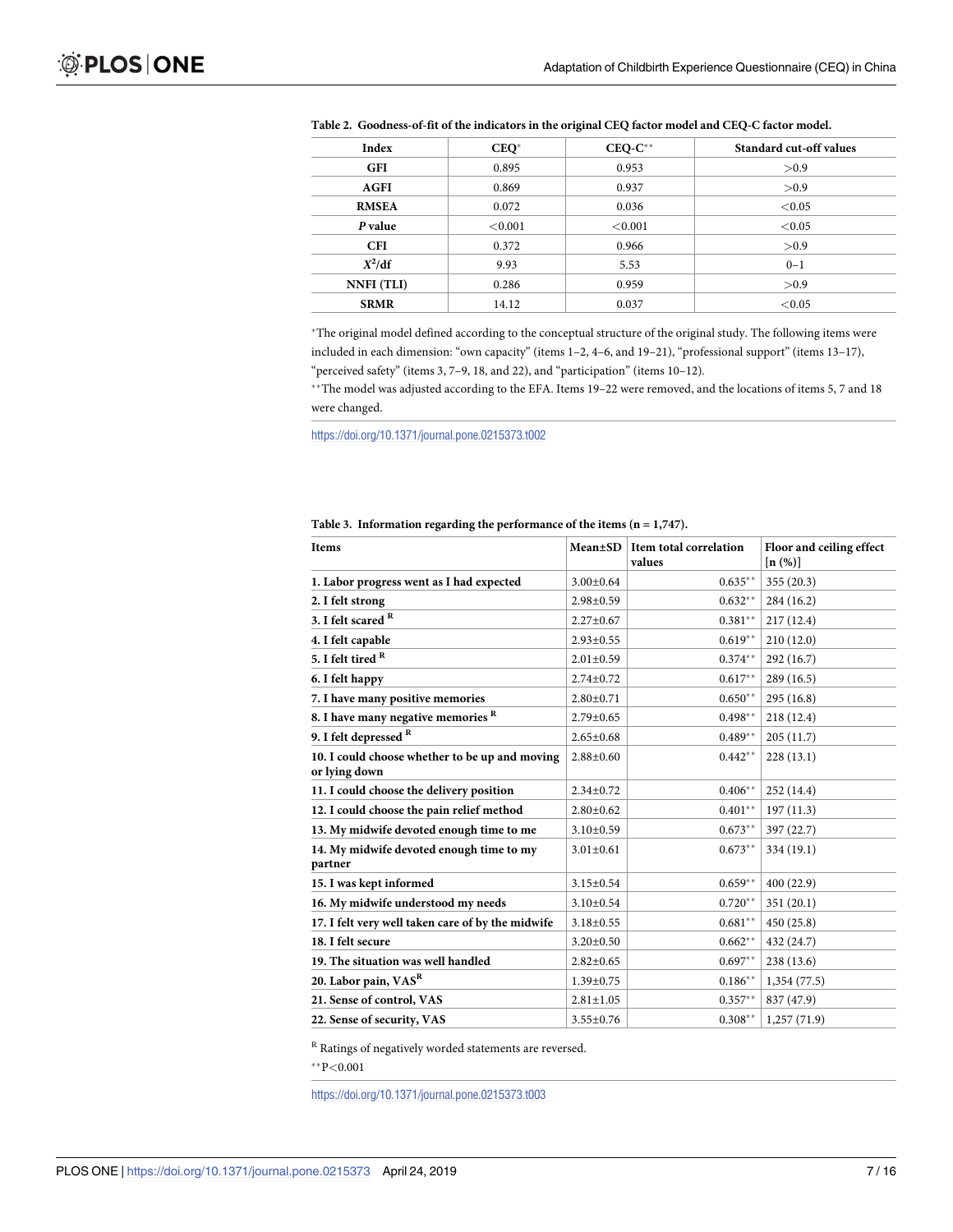<span id="page-7-0"></span>**[Table](#page-5-0) 4. Exploratory factor analysis (EFA) results.**

|                                                              | <b>Dimensions</b> |                |        |        |  |
|--------------------------------------------------------------|-------------------|----------------|--------|--------|--|
| <b>Items</b>                                                 | 1                 | $\overline{2}$ | 3      | 4      |  |
| 16. My midwife understood my needs                           | 0.848             |                |        |        |  |
| 17. I felt very well taken care of by the midwife            | 0.835             |                |        |        |  |
| 15. I was kept informed                                      | 0.829             |                |        |        |  |
| 13. My midwife devoted enough time to me                     | 0.790             |                |        |        |  |
| 14. My midwife devoted enough time to my partner             | 0.778             |                |        |        |  |
| 18. I felt secure                                            | 0.771             |                |        |        |  |
| 8. I have many negative memories R                           |                   | 0.683          |        |        |  |
| 9. I felt depressed R                                        |                   | 0.672          |        |        |  |
| 3. I felt scared $R$                                         |                   | 0.586          |        |        |  |
| 5. I felt tired $R$                                          |                   | 0.525          |        |        |  |
| 10. I could choose whether to be up and moving or lying down |                   |                | 0.663  |        |  |
| 12. I could choose the pain relief method                    |                   |                | 0.547  |        |  |
| 11. I could choose the delivery position                     |                   |                | 0.473  |        |  |
| 2. I felt strong                                             |                   |                |        | 0.771  |  |
| 4. I felt capable                                            |                   |                |        | 0.732  |  |
| 1. Labor progress occurred as I had expected                 |                   |                |        | 0.671  |  |
| 7. I have many positive memories                             |                   |                |        | 0.628  |  |
| 6. I felt happy                                              |                   |                |        | 0.624  |  |
| 19. The situation was well handled                           |                   |                |        | 0.603  |  |
| Eigenvalue                                                   | 6.638             | 2.157          | 1.652  | 1.114  |  |
| Variance explained                                           | 32.653            | 8.718          | 5.781  | 2.819  |  |
| Cumulative variance explained                                | 32.653            | 41.371         | 47.152 | 49.971 |  |

<https://doi.org/10.1371/journal.pone.0215373.t004>

memories") were exchanged; item 18 ("My impression of the medical competence made me feel secure") was moved from "*perceived safety*" in the original version to "*professional support*". After the EFA, a CFA of the other half of the samples was conducted based on the adjusted model, and the results confirmed the four-factor structure with a good model fit  $(SRMR = 0.037, RMSEA = 0.036, CFI = 0.966, and TLI = 0.959)$  ([Table](#page-6-0) 2).

**Discriminant validity.** The discriminant validity of the CEQ-C was tested using a known-group validity assessment ([Table](#page-8-0) 5). The duration of labor, delivery mode, and parity produced significant differences in the dimensions of *"own capacity"* and *"perceived safety*" and the overall CEQ-C score. The women who did not receive oxytocin augmentation during labor reported significantly higher scores for the dimensions of *"professional support"* and *"own capacity"*. Pain management also exerted a significant effect on the dimensions *"professional support"*, *"own capacity"* and *"participation"* and the overall CEQ-C score. The women who were not accompanied by family or others during labor reported lower scores for the dimensions *"professional support"*, *"own capacity"*, and *"participation"* and the overall CEQ-C score. Prenatal education and perceived pain exerted significant effects on all four dimensions and the overall scores of the CEQ-C.

# **Reliability**

Cronbach's alpha of the CEQ-C was 0.88. McDonald's omega value was 0.91. After the deletion of the "each" item, the reliability of the questionnaire decreased. Based on these results, the CEQ-C displayed satisfactory internal consistency.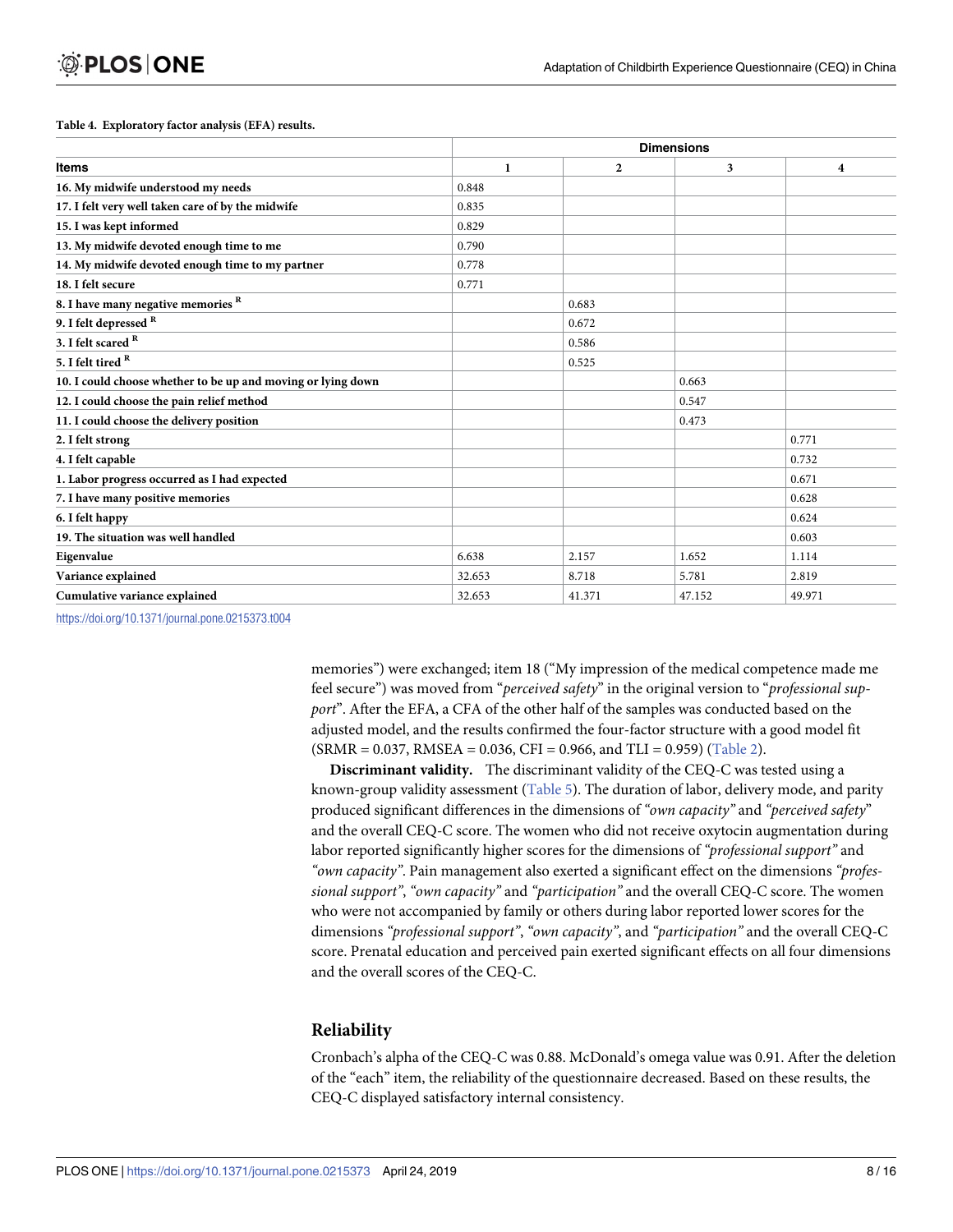| Group                      | n    | <b>Professional support</b> | Own capacity | <b>Perceived safety</b> | Participation | <b>Overall score</b> |
|----------------------------|------|-----------------------------|--------------|-------------------------|---------------|----------------------|
| <b>Labor</b> duration      |      |                             |              |                         |               |                      |
| $<$ 12 $h$                 | 1226 | 3.12(0.45)                  | 2.91(0.45)   | 2.45(0.46)              | 2.68(0.47)    | 2.84(0.33)           |
| >12 h                      | 512  | 3.12(0.49)                  | 2.77(0.51)   | 2.38(0.48)              | 2.65(0.49)    | 2.78(0.36)           |
| P-value*                   |      | 0.790                       | < 0.001      | 0.004                   | 0.074         | < 0.001              |
| Vaginal delivery model     |      |                             |              |                         |               |                      |
| Spontaneous                | 1625 | 3.12(0.46)                  | 2.89(0.47)   | 2.44(0.47)              | 2.67(0.47)    | 2.83(0.34)           |
| Instrumental               | 122  | 3.04(0.47)                  | 2.70(0.46)   | 2.21(0.37)              | 2.64(0.52)    | 2.69(0.32)           |
| P-value*                   |      | 0.175                       | < 0.001      | < 0.001                 | 0.356         | < 0.001              |
| Parity                     |      |                             |              |                         |               |                      |
| Primiparous                | 932  | 3.13(0.48)                  | 2.83(0.51)   | 2.39(0.48)              | 2.67(0.49)    | 2.81(0.36)           |
| <b>Multiparous</b>         | 815  | 3.11(0.44)                  | 2.92(0.42)   | 2.46(0.48)              | 2.67(0.49)    | 2.84(0.32)           |
| P-value*                   |      | 0.054                       | < 0.001      | < 0.001                 | 0.909         | 0.039                |
| Augmentation               |      |                             |              |                         |               |                      |
| No                         | 879  | 3.09(0.42)                  | 2.91(0.46)   | 2.46(0.46)              | 2.66(0.47)    | 2.83(0.33)           |
| Yes                        | 728  | 3.15(0.49)                  | 2.84(0.47)   | 2.40(0.47)              | 2.69(0.47)    | 2.82(0.35)           |
| <b>Unknown</b>             | 140  | 3.14(0.51)                  | 2.84(0.49)   | 2.40(0.49)              | 2.62(0.51)    | 2.81(0.35)           |
| P-value**                  |      | 0.010                       | 0.009        | 0.057                   | 0.269         | 0.855                |
| Pain management            |      |                             |              |                         |               |                      |
| No pain relief             | 1108 | 3.10(0.46)                  | 2.89(0.45)   | 2.44(0.45)              | 2.64(0.47)    | 2.82(0.34)           |
| Pharmacological            | 399  | 3.13(0.47)                  | 2.82(0.49)   | 2.40(0.50)              | 2.71(0.48)    | 2.81(0.35)           |
| Nonpharmacological         | 188  | 3.24(0.50)                  | 2.89(0.53)   | 2.42(0.47)              | 2.78(0.49)    | 2.88(0.37)           |
| <b>Unknown</b>             | 52   | 3.11(0.34)                  | 2.97(0.37)   | 2.39(0.46)              | 2.60(0.43)    | 2.83(0.24)           |
| P-value**                  |      | 0.001                       | 0.005        | 0.466                   | < 0.001       | 0.033                |
| Companionship during labor |      |                             |              |                         |               |                      |
| Yes                        | 1568 | 3.13(0.46)                  | 2.89(0.47)   | 2.43(0.46)              | 2.68(0.48)    | 2.84(0.34)           |
| No                         | 179  | 3.01(0.44)                  | 2.75(0.49)   | 2.40(0.52)              | 2.56(0.46)    | 2.73(0.35)           |
| P-value*                   |      | < 0.001                     | < 0.001      | 0.284                   | 0.003         | < 0.001              |
| Prenatal education         |      |                             |              |                         |               |                      |
| No                         | 1273 | 3.10(0.46)                  | 2.85(0.46)   | 2.39(0.45)              | 2.63(0.47)    | 2.80(0.33)           |
| Yes                        | 474  | 3.18(0.46)                  | 2.93(0.49)   | 2.52(0.50)              | 2.77(0.48)    | 2.90(0.36)           |
| P-value*                   |      | < 0.001                     | < 0.001      | < 0.001                 | < 0.001       | < 0.001              |
| Pain                       |      |                             |              |                         |               |                      |
| Extreme pain               | 1298 | 3.10(0.46)                  | 2.82(0.47)   | 2.36(0.45)              | 2.64(0.47)    | 2.78(0.33)           |
| Strong pain                | 272  | 3.18(0.45)                  | 3.01(0.40)   | 2.60(0.44)              | 2.73(0.47)    | 2.93(0.33)           |
| Moderate pain              | 121  | 3.14(0.48)                  | 3.04(0.47)   | 2.61(0.49)              | 2.79(0.47)    | 2.94(0.36)           |
| Slight pain                | 56   | 3.19(0.55)                  | 3.06(0.61)   | 2.73(0.58)              | 2.77(0.47)    | 2.99(0.46)           |
| P-value**                  |      | 0.002                       | < 0.001      | < 0.001                 | 0.001         | < 0.001              |

<span id="page-8-0"></span>**[Table](#page-7-0) 5. Differences in dimension scores and overall scores among different groups, M (SD).**

� The Mann-Whitney *U* test was performed.

�� The Kruskal-Walls *H* test was performed.

<https://doi.org/10.1371/journal.pone.0215373.t005>

# **CEQ-C**

The adapted CEQ-C contains 19 Likert items with scores ranging from 1 (totally agree) to 4 (totally disagree) points that measure the following four main dimensions of the childbirth experience: *professional support* (6 items), *perceived safety* (4 items), *participation* (3 items), and *own capacity* (6 items). The dimensional score is the sum of the item codes in each dimension divided by the number of items. The total score is the sum of all item codes divided by the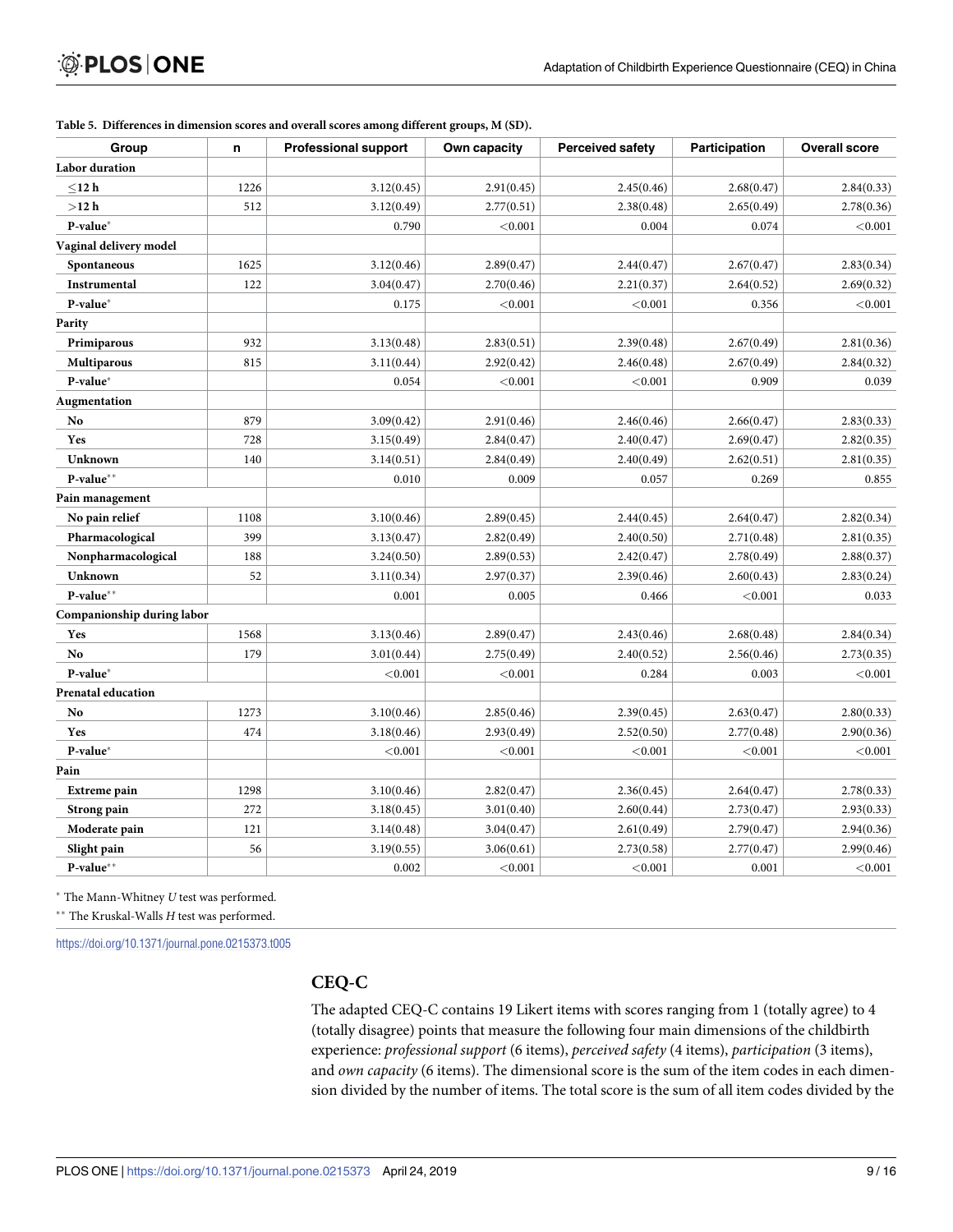<span id="page-9-0"></span>

**Fig 1. Comparison with other studies conducted in Western countries (women with a labor duration** �**12 h).**

<https://doi.org/10.1371/journal.pone.0215373.g001>

number of all items. The scores for the scale and every dimension range from 1 to 4 points, and higher ratings reflect more positive experiences.

The overall score of the CEQ-C was 2.82, and the scores of the four dimensions were: 3.12 for "*professional support*", 2.43 for "*perceived safety*", 2.67 for "*participation*", and 2.87 for "*own capacity*".

The results of this study were compared with findings from other available studies using CEQ measurements of maternal childbirth experiences (i.e., a comparison of our data with references from previous studies $[9-11]$ ). Since an overall score of childbirth experiences has not been reported in other studies, the same criterion (duration of labor) was selected for the comparison. The childbirth experience scores were compared between two subgroups in different studies (labor duration less than 12 h and labor duration greater than or equal to 12 h). Compared with the results obtained in other countries, the CEQ scores in our study were generally lower (Figs 1 and [2](#page-10-0)).

# **Discussion**

As shown in the present study, the adjusted CEQ-C is reliable and valid tool for assessing childbirth experiences among Chinese women in a facility setting. Its reliability was revealed by a Cronbach's alpha of 0.88 and a McDonald's omega value of 0.91, and strong correlations between the individual items and the overall score were observed. The EFA supported the four dimensions (*professional support*, *own capacity*, *perceived safety*, and *participation*), and this adjusted model was approved by the CFA.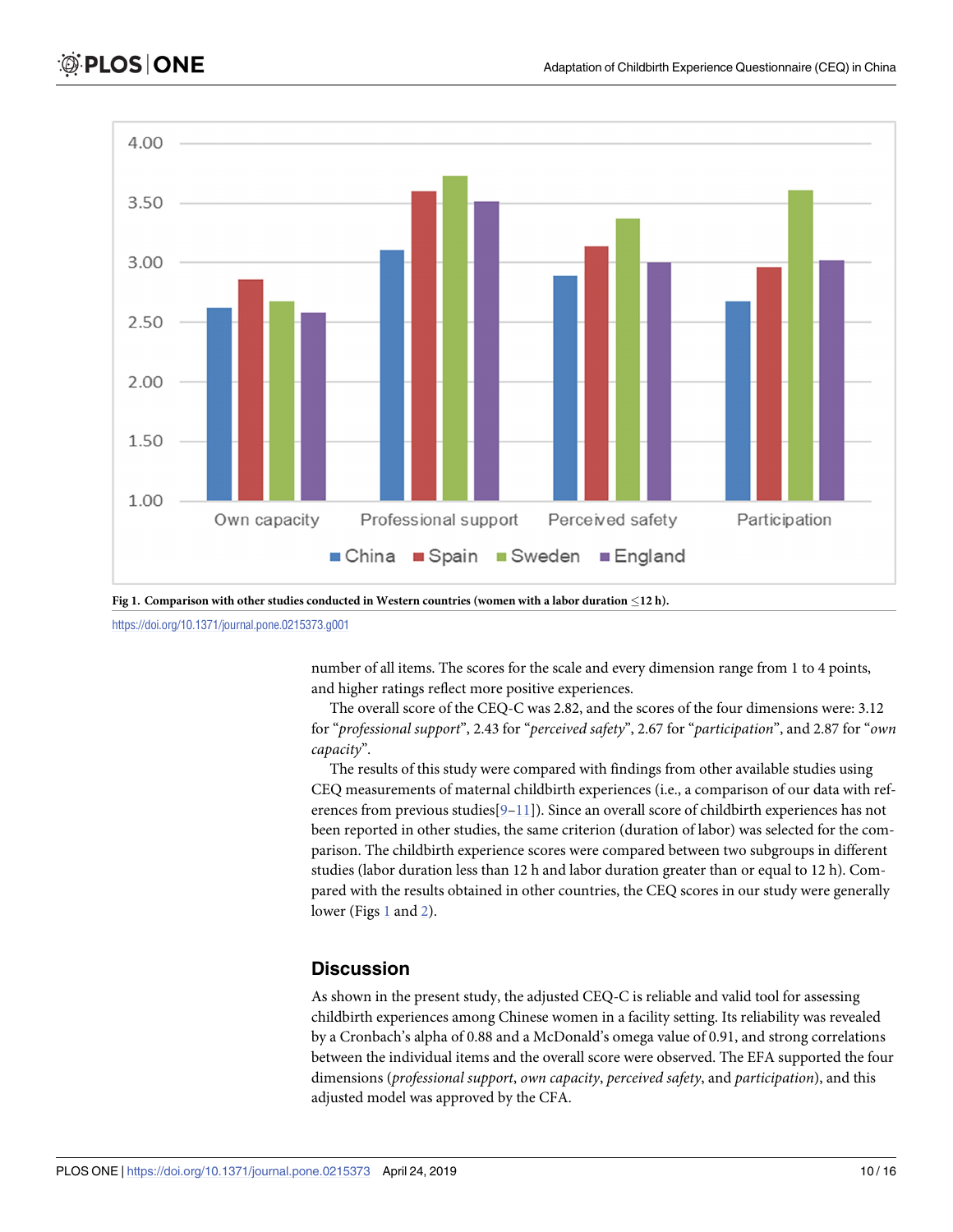<span id="page-10-0"></span>



<https://doi.org/10.1371/journal.pone.0215373.g002>

No semantic differences existed. This result is similar to the results reported in a Spanish version adaption study.[\[10\]](#page-13-0) In addition, little ambiguity occurred during the translation and backtranslation processes, likely because the descriptions of the 22 items in the questionnaire were relatively simple and easy to understand.

In the CEQ-C, three items (items 20, 21 and 22) were deleted, and three items (items 5, 7 and 18) were shifted to different dimensions because the factor analysis suggested that these items were not intrinsic to childbirth experiences among the Chinese population. In fact, the information conveyed by items 21 and 22 is also included in items 19 and 18, while item 20, which addresses pain, indicated a high rate of extreme pain, which is considered normal during childbirth in the Chinese culture.[\[8,](#page-13-0)[30\]](#page-14-0) Three items were transferred to maintain coherence in the content in the respective dimensions. A similar change is present in the Spanish version of the CEQ, in which item 18 was moved from *perceived safety* to *professional support*. [\[10\]](#page-13-0) At the beginning of the content validity process, we asked the experts to mainly consider whether each item reflects the overall purpose of the evaluation, and the experts did not evaluate to which dimension each item should belong. After the results of the analysis were obtained, the experts discussed the results and thought that the dimensions of these items should be changed for consistency with the related content.

In the original CEQ, *professional support* was considered problematic in terms of the effect size, and the developers of the CEQ suggested that this issue might be due to a high ceiling effect.[\[9–11\]](#page-13-0) However, significant differences were identified in the subgroups when additional factors other than the original four were included. The additional factors included: the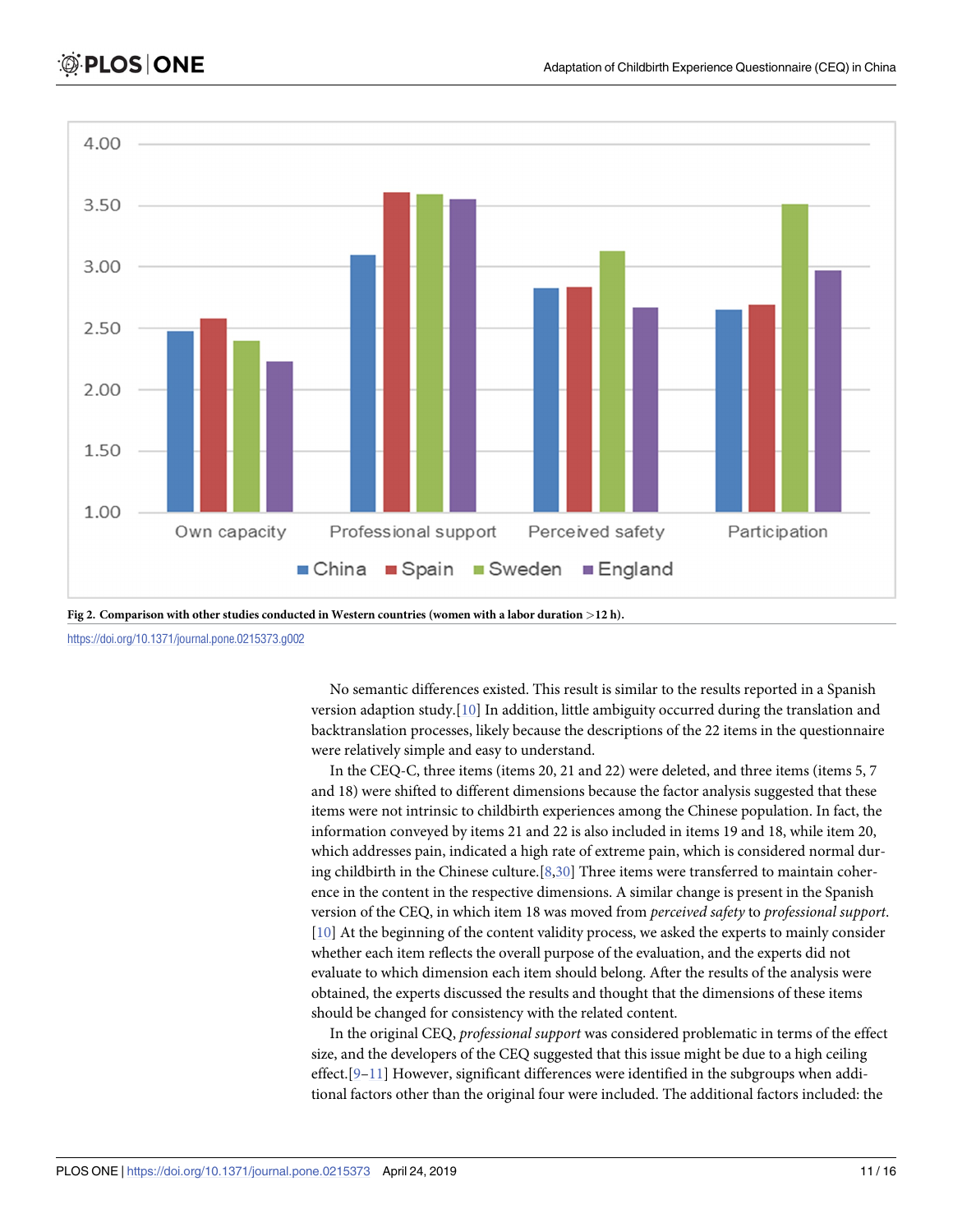<span id="page-11-0"></span>pain relief method, prenatal education, companionship, and pain experienced during labor. The results further confirmed the construct validity of the CEQ.

Among the influencing factors revealed in other studies involving the CEQ, four additional factors affected childbirth experiences in China. Women with a shorter duration of labor, spontaneous vaginal delivery, multiparity and the lack of augmentation usually reported better childbirth experiences, consistent with previous studies.  $[9-11,13,31]$  $[9-11,13,31]$  $[9-11,13,31]$  $[9-11,13,31]$  In addition, the pain relief method, perceived pain, prenatal education, and companionship also potentially affected the childbirth experience.

Pain relief management and perceived pain are considered important factors contributing to the birth experiences of Chinese women. Among the study population, only 33.6% of the participants received any pain relief, including pharmacological or nonpharmacological methods. In contrast, 76% of American women are administered analgesia during childbirth, and FIGO suggests that pharmacological analgesia should be provided during childbirth to all women as desired.[[32](#page-14-0)] Interestingly, nonpharmacological methods have been shown to be superior to pharmacological methods, with the latter producing no difference in the childbirth experience compared with no analgesia use; furthermore, in the dimension *own capacity*, pharmacological methods surprisingly exerted a worsening effect.

Prenatal education and companionship also affected women's childbirth experiences. Women who attended prenatal education sessions and were accompanied by a companion during labor reported higher CEQ-C scores than other women. These findings are not surprising, as antenatal education and good companionship have been reported to improve women's satisfaction by helping them have realistic expectations of the experience and teaching them to maintain control during labor.[\[33,](#page-14-0)[34](#page-15-0)] However, in the present study, only 27.1% of the participants attended prenatal health education sessions. Regarding the presence of companionship, approximately 90% of the participants reported that they had someone (most commonly their husband) present during the first stage of labor. This situation was much better than that recorded in a qualitative study conducted by Raven et al.[[8](#page-13-0)], in which most women who gave birth in county hospitals were not allowed to have relatives present during childbirth, and the authors concluded that women received little support from relatives in rural China. The difference in these studies concerning this issue may have been because the study by Raven was performed approximately ten years ago (between 2007 and 2009), and currently, people pay focus on companionship during labor.

Some efforts are needed to provide a positive childbirth experience to Chinese women. Compared with other studies conducted in Western countries (Sweden, the United Kingdom and Spain), Chinese women recorded lower scores on the CEQ (Figs [1](#page-9-0) and [2](#page-10-0)). One potential explanation for this difference in scores is that the types of care offered in China differ from those offered in Western countries. These differences are evident when comparing the percentages of induced labor (41.7% in our study versus 31.7% in Spain, 21.0% in England and 13.7% in Sweden[[35](#page-15-0)]). According to the proposed hypotheses, excessive interventions potentially reduce the CEQ scores. Another explanation for the lower scores in our study compared with other studies may be due to the higher percentage who did not use a pain relief method during labor in our study (63.4%). In contrast, pain relief during labor is provided to almost all women in labor in Sweden [\[36\]](#page-15-0) through nitrous oxide (81% of women) and minimal motor block epidural analgesia (53% of primiparous women and 21% of parous women).[\[37\]](#page-15-0)

#### **Strengths and weaknesses**

Three main strengths of this study were identified. First, to the best of our knowledge, this study is the first to administer the CEQ in a facility setting rather than a community setting,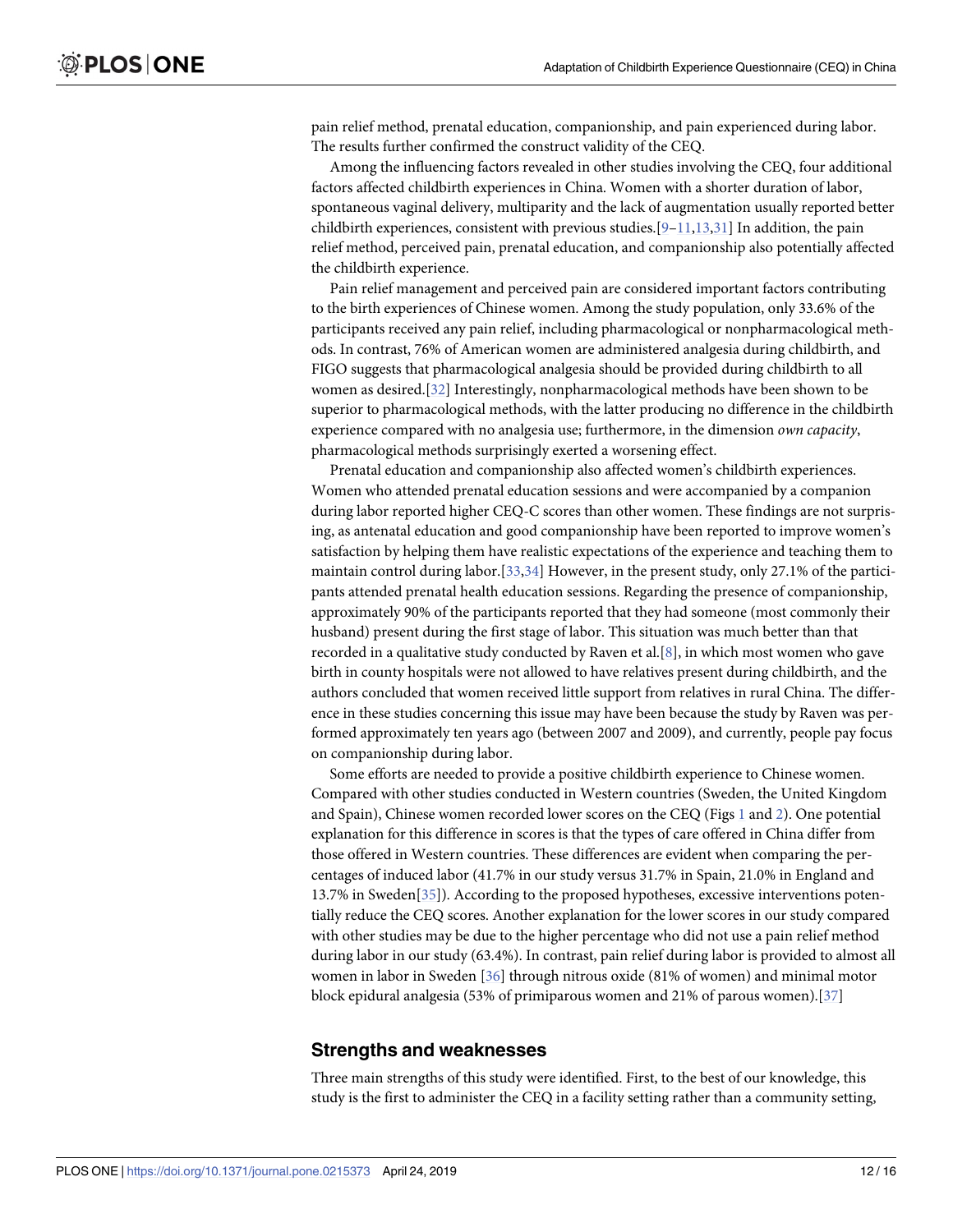<span id="page-12-0"></span>and more importantly, this study is the first to quantitatively assess childbirth experiences in China. The present study proved that the CEQ-C could be used in facilities to avoid a poor response rate in community settings. We applied some strategies to reduce the possibility that the responses of people who completed these questionnaires in a facility were conditioned by this circumstance to the best of our abilities. First, while conducting the study, trained nurses obtained full informed consent from the participants, and all participants provided oral consent to complete the study. Second, we used online questionnaires to allow the women to complete and submit the questionnaires on their smartphones in a private setting. Third, we informed the women that the staff at the facilities were blinded to the data. Finally, we allowed the women to complete the questionnaire immediately before discharge to prevent their participation from affecting the health care they received. A second strength of this study is its large sample size of 1,747 women from 50 facilities across 4 regions. Third, the forward and backward translation process involved the creator of the CEQ, which helped achieve equivalence with the original version.

The weaknesses of this study are described below. First, some clinical data, such as the labor duration (less or more than 12 h), augmentation (use or no use), and pain relief method (no pain relief, pharmacological or nonpharmacological pain relief), were robustly reported by the women and were not collected from the patient records; thus, these data might be inaccurate, which would have further affected the outcome. More accurate records regarding the precise timing of the onset of labor, the use of intrapartum oxytocin infusion, and the pain relief method would be desirable. Second, an unresponsive bias may exist in our study sample. In our study, the proportion of instrumental deliveries in the population included in this analysis was 7%, a lower value than in other counties but a higher value than in other studies conducted in China.[\[38\]](#page-15-0) The unresponsive bias means that the exposure of instrumental deliveries in this study group differs from women who were not included in the study and may be related to the situation that women who have experienced instrumental deliveries pay more attention to themselves and are readily complete the questionnaire when they receive an invitation to participate in the survey. This bias may have impacted the outcome of the women's childbirth experience score. Third, future studies should include women with cesarean section deliveries and determine the percentage of cesarean sections performed at each facility to improve our understanding of this situation in China.

# **Conclusions**

In summary, a Chinese version of the CEQ (CEQ-C) was produced and a psychometric validation of this instrument was conducted in the present study. The CEQ-C was a reliable and valid tool that was administered to assess childbirth experiences in mainland China. The present study supports the use of the CEQ-C in health facility settings, providing an efficient and cost-effective way for health care providers to rapidly obtain an overview of the quality of intrapartum care from women's perspectives, identify the needs of women and improve the quality of maternity care. In addition, the adjusted CEQ-C might facilitate future research investigating childbirth experiences in China and allow comparative studies to be conducted between Western and Eastern settings. However, our sample might be inconsistent with the general population; therefore, caution is required when applying the findings of the present study.

# **Supporting information**

**S1 [File.](http://www.plosone.org/article/fetchSingleRepresentation.action?uri=info:doi/10.1371/journal.pone.0215373.s001) Childbirth Experience Questionnaire.** (DOCX)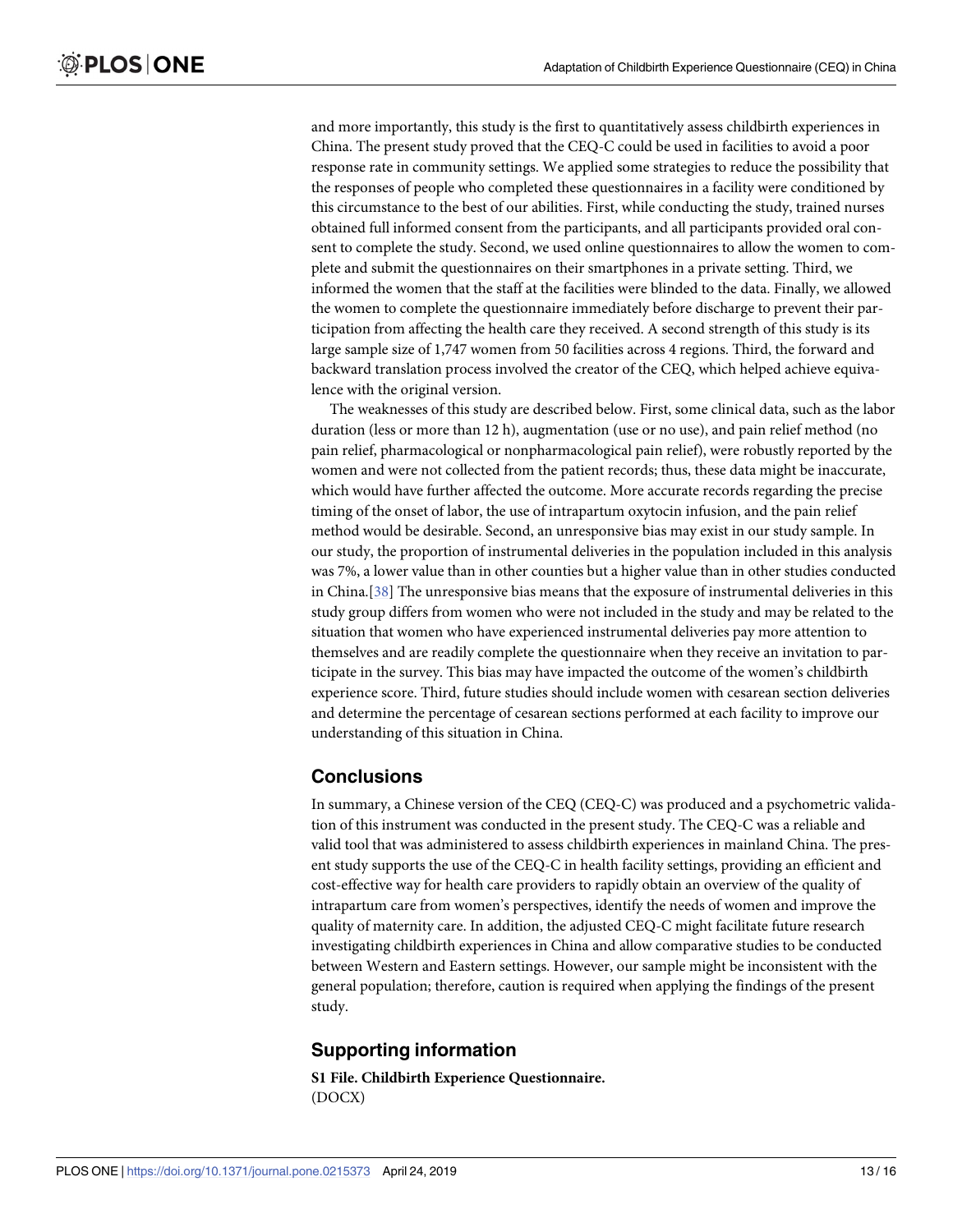# <span id="page-13-0"></span>**Acknowledgments**

The authors would like to thank all women who participated in this study. The authors are grateful to Ms. Jian Zhang for her helpful comments on an earlier draft.

# **Author Contributions**

**Conceptualization:** Ruyan Pang.

**Data curation:** Xiu Zhu.

**Formal analysis:** Hong Zhou.

**Investigation:** Xiu Zhu, Hong Zhou, Liqian Qiu.

**Methodology:** Xiu Zhu.

**Resources:** Liqian Qiu.

**Supervision:** Yan Wang, Ruyan Pang.

**Writing – original draft:** Xiu Zhu, Yan Wang, Hong Zhou, Liqian Qiu, Ruyan Pang.

**Writing – review & editing:** Xiu Zhu, Yan Wang, Hong Zhou, Liqian Qiu, Ruyan Pang.

# **References**

- **[1](#page-1-0).** Miller S, Abalos E, Chamillard M, Ciapponi A, Colaci D, et al. (2016) Beyond too little, too late and too much, too soon: a pathway towards evidence-based, respectful maternity care worldwide. The Lancet 388: 2176–2192.
- **[2](#page-1-0).** Koblinsky M, Moyer CA, Calvert C, Campbell J, Campbell OMR, et al. (2016) Quality maternity care for every woman, everywhere: a call to action. The Lancet 388: 2307–2320.
- **[3](#page-1-0).** McLachlan HL, Forster DA, Davey MA, Farrell T, Flood M, et al. (2016) The effect of primary midwifeled care on women's experience of childbirth: results from the COSMOS randomised controlled trial. BJOG 123: 465–474. <https://doi.org/10.1111/1471-0528.13713> PMID: [26498455](http://www.ncbi.nlm.nih.gov/pubmed/26498455)
- **[4](#page-1-0).** Nilver H, Begley C, Berg M (2017) Measuring women's childbirth experiences: a systematic review for identification and analysis of validated instruments. BMC Pregnancy Childbirth 17: 203. [https://doi.org/](https://doi.org/10.1186/s12884-017-1356-y) [10.1186/s12884-017-1356-y](https://doi.org/10.1186/s12884-017-1356-y) PMID: [28662645](http://www.ncbi.nlm.nih.gov/pubmed/28662645)
- **[5](#page-1-0).** WHO (2018) WHO recommendation: intrapartum care for positive childbirth experience. Geneva: World Health Organization.
- **[6](#page-1-0).** Feng XL, Zhu J, Zhang L, Song L, Hipgrave D, et al. (2010) Socio-economic disparities in maternal mortality in China between 1996 and 2006. BJOG 117: 1527–1536. [https://doi.org/10.1111/j.1471-0528.](https://doi.org/10.1111/j.1471-0528.2010.02707.x) [2010.02707.x](https://doi.org/10.1111/j.1471-0528.2010.02707.x) PMID: [20937073](http://www.ncbi.nlm.nih.gov/pubmed/20937073)
- **[7](#page-1-0).** Yanqiu G, Ronsmans C, Lin A (2009) Time trends and regional differences in maternal mortality in China from 2000 to 2005. Bull World Health Organ 87: 913–920. [https://doi.org/10.2471/BLT.08.](https://doi.org/10.2471/BLT.08.060426) [060426](https://doi.org/10.2471/BLT.08.060426) PMID: [20454482](http://www.ncbi.nlm.nih.gov/pubmed/20454482)
- **[8](#page-1-0).** Raven J, van den Broek N, Tao F, Kun H, Tolhurst R (2015) The quality of childbirth care in China: women's voices: a qualitative study. BMC Pregnancy Childbirth 15: 113. [https://doi.org/10.1186/](https://doi.org/10.1186/s12884-015-0545-9) [s12884-015-0545-9](https://doi.org/10.1186/s12884-015-0545-9) PMID: [25971553](http://www.ncbi.nlm.nih.gov/pubmed/25971553)
- **[9](#page-1-0).** Dencker A, Taft C, Bergqvist L, Lilja H, Berg M (2010) Childbirth experience questionnaire (CEQ): development and evaluation of a multidimensional instrument. BMC Pregnancy Childbirth 10: 81. <https://doi.org/10.1186/1471-2393-10-81> PMID: [21143961](http://www.ncbi.nlm.nih.gov/pubmed/21143961)
- **[10](#page-1-0).** Soriano-Vidal FJ, Oliver-Roig A, Cabrero-Garcia J, Congost-Maestre N, Dencker A, et al. (2016) The Spanish version of the Childbirth Experience Questionnaire (CEQ-E): reliability and validity assessment. BMC Pregnancy Childbirth 16: 372. <https://doi.org/10.1186/s12884-016-1100-z> PMID: [27884123](http://www.ncbi.nlm.nih.gov/pubmed/27884123)
- **[11](#page-1-0).** Walker KF, Wilson P, Bugg GJ, Dencker A, Thornton JG (2015) Childbirth experience questionnaire: validating its use in the United Kingdom. BMC Pregnancy Childbirth 15: 86. [https://doi.org/10.1186/](https://doi.org/10.1186/s12884-015-0513-4) [s12884-015-0513-4](https://doi.org/10.1186/s12884-015-0513-4) PMID: [25884191](http://www.ncbi.nlm.nih.gov/pubmed/25884191)
- **[12](#page-1-0).** Miller S, Lalonde A (2015) The global epidemic of abuse and disrespect during childbirth: History, evidence, interventions, and FIGO's mother-baby friendly birthing facilities initiative. Int J Gynaecol Obstet 131 Suppl 1: S49–52.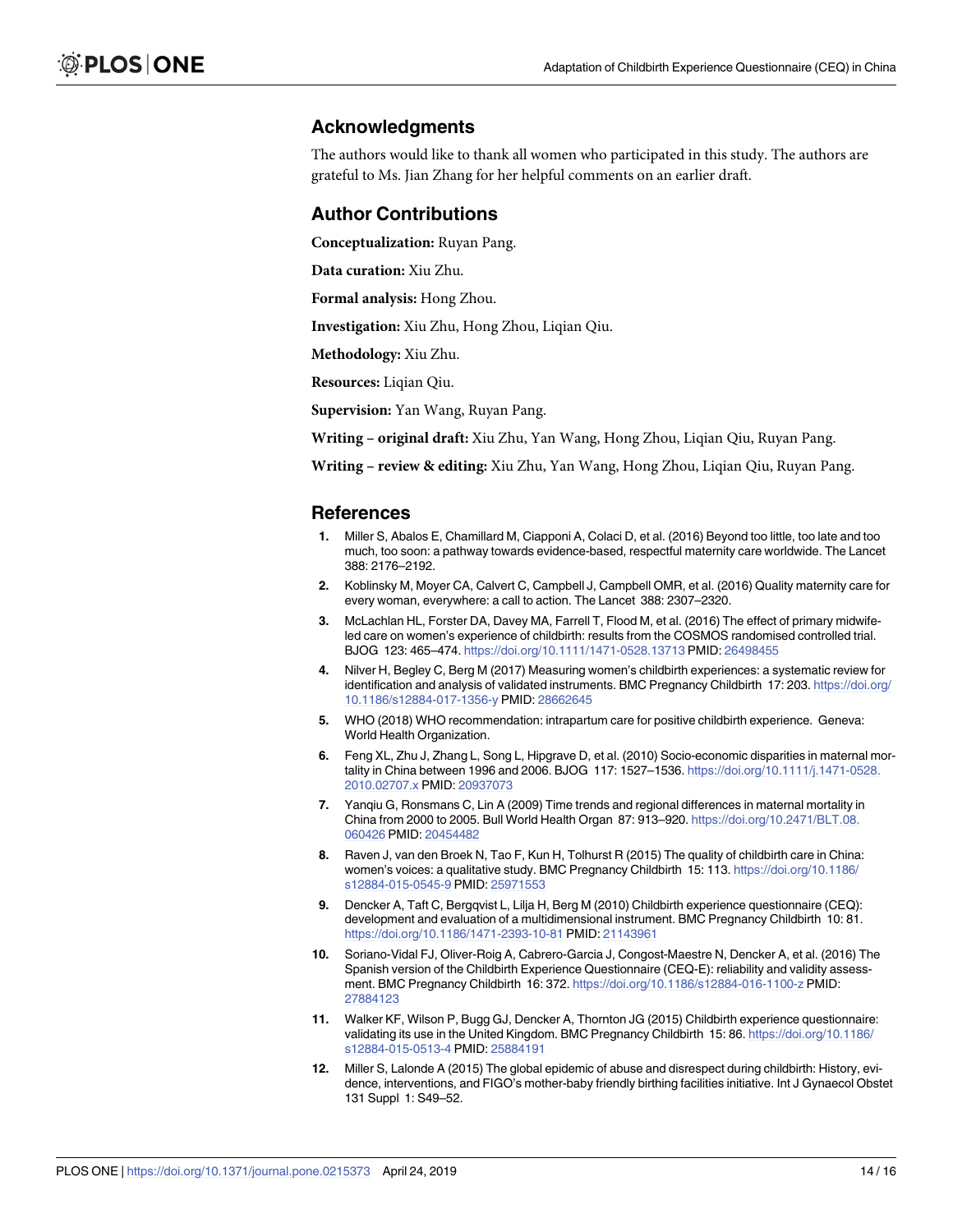- <span id="page-14-0"></span>**[13](#page-1-0).** Oweis A (2009) Jordanian mother's report of their childbirth experience: findings from a questionnaire survey. Int J Nurs Pract 15: 525–533. <https://doi.org/10.1111/j.1440-172X.2009.01774.x> PMID: [19958407](http://www.ncbi.nlm.nih.gov/pubmed/19958407)
- **[14](#page-2-0).** Koller M, Aaronson NK, Blazeby J, Bottomley A, Dewolf L, et al. (2007) Translation procedures for standardised quality of life questionnaires: The European Organisation for Research and Treatment of Cancer (EORTC) approach. European Journal of Cancer 43: 1810–1820. [https://doi.org/10.1016/j.ejca.](https://doi.org/10.1016/j.ejca.2007.05.029) [2007.05.029](https://doi.org/10.1016/j.ejca.2007.05.029) PMID: [17689070](http://www.ncbi.nlm.nih.gov/pubmed/17689070)
- **[15](#page-2-0).** Li HT, Luo S, Trasande L, Hellerstein S, Kang C, et al. (2017) Geographic Variations and Temporal Trends in Cesarean Delivery Rates in China, 2008–2014. JAMA 317: 69–76. [https://doi.org/10.1001/](https://doi.org/10.1001/jama.2016.18663) [jama.2016.18663](https://doi.org/10.1001/jama.2016.18663) PMID: [28030701](http://www.ncbi.nlm.nih.gov/pubmed/28030701)
- **[16](#page-3-0).** Terwee CB, Mokkink LB, Knol DL, Ostelo RW, Bouter LM, et al. (2012) Rating the methodological quality in systematic reviews of studies on measurement properties: a scoring system for the COSMIN checklist. Qual Life Res 21: 651–657. <https://doi.org/10.1007/s11136-011-9960-1> PMID: [21732199](http://www.ncbi.nlm.nih.gov/pubmed/21732199)
- **[17](#page-3-0).** Polit DF, Beck CT, Owen SV (2007) Is the CVI an acceptable indicator of content validity? Appraisal and recommendations. Res Nurs Health 30: 459–467. <https://doi.org/10.1002/nur.20199> PMID: [17654487](http://www.ncbi.nlm.nih.gov/pubmed/17654487)
- **[18](#page-3-0).** Terwee CB, Bot SD, de Boer MR, van der Windt DA, Knol DL, et al. (2007) Quality criteria were proposed for measurement properties of health status questionnaires. J Clin Epidemiol 60: 34–42. [https://](https://doi.org/10.1016/j.jclinepi.2006.03.012) [doi.org/10.1016/j.jclinepi.2006.03.012](https://doi.org/10.1016/j.jclinepi.2006.03.012) PMID: [17161752](http://www.ncbi.nlm.nih.gov/pubmed/17161752)
- **[19](#page-3-0).** Mchorney CA, Tarlov AR (1995) Individual-patient monitoring in clinical practice: are available health status surveys adequate? Quality of Life Research 4: 293–307. PMID: [7550178](http://www.ncbi.nlm.nih.gov/pubmed/7550178)
- **[20](#page-3-0).** Rezaei S, Dehnadi MA, Khodadadi N, Rahmatpour P (2015) Functional Independence Measure in Iran: A Confirmatory Factor Analysis and Evaluation of Ceiling and Floor Effects in Traumatic Brain Injury Patients. Archives of Trauma Research 4: e25363. <https://doi.org/10.5812/atr.25363> PMID: [26848469](http://www.ncbi.nlm.nih.gov/pubmed/26848469)
- **[21](#page-3-0).** Polit DF, Beck CT (2012) Nursing Research: Generating and Assessing Evidence for Nursing Practice. China: Wolters Kluwer Health Lippicott Williams & Wilkins.
- **[22](#page-3-0).** Shilling V, Starkings R, Jenkins V, Cella D, Fallowfield L (2018) Development and validation of the patient roles and responsibilities scale in cancer patients. Qual Life Res 27: 2923–2934. [https://doi.org/](https://doi.org/10.1007/s11136-018-1940-2) [10.1007/s11136-018-1940-2](https://doi.org/10.1007/s11136-018-1940-2) PMID: [30051259](http://www.ncbi.nlm.nih.gov/pubmed/30051259)
- **[23](#page-3-0).** Ruscio J, Roche B (2012) Determining the number of factors to retain in an exploratory factor analysis using comparison data of known factorial structure. Psychol Assess 24: 282–292. [https://doi.org/10.](https://doi.org/10.1037/a0025697) [1037/a0025697](https://doi.org/10.1037/a0025697) PMID: [21966933](http://www.ncbi.nlm.nih.gov/pubmed/21966933)
- **24.** Babyak MA, Green SB (2010) Confirmatory factor analysis: an introduction for psychosomatic medicine researchers. Psychosom Med 72: 587–597. <https://doi.org/10.1097/PSY.0b013e3181de3f8a> PMID: [20467001](http://www.ncbi.nlm.nih.gov/pubmed/20467001)
- **[25](#page-3-0).** Cole DA (1987) Utility of confirmatory factor analysis in test validation research. J Consult Clin Psychol 55: 584–594. <https://doi.org/10.1037/0022-006X.55.4.584> PMID: [3624616](http://www.ncbi.nlm.nih.gov/pubmed/3624616)
- **[26](#page-4-0).** Revelle W, Zinbarg RE (2009) Coefficients Alpha, Beta, Omega, and the glb: Comments on Sijtsma. Psychometrika 74: 145.
- **[27](#page-4-0).** Widhiarso W, Ravand H (2014) Estimating reliability coefficient for multidimensional measures- A pedagogical illustration.
- **[28](#page-4-0).** Sawyer A, Rabe H, Abbott J, Gyte G, Duley L, et al. (2014) Measuring parents' experiences and satisfaction with care during very preterm birth: a questionnaire development study. BJOG 121: 1294–1301. <https://doi.org/10.1111/1471-0528.12925> PMID: [24953082](http://www.ncbi.nlm.nih.gov/pubmed/24953082)
- **[29](#page-4-0).** Lt Hu, Bentler PM (2009) Taylor & Francis Online :: Cutoff criteria for fit indexes in covariance structure analysis: Conventional criteria versus new alternatives—Structural Equation Modeling: A Multidisciplinary Journal—Volume 6, Issue 1. Structural Equation Modeling:a Multidisciplinary Journal.
- **[30](#page-10-0).** Wang E (2017) Requests for cesarean deliveries: The politics of labor pain and pain relief in Shanghai, China. Soc Sci Med 173: 1–8. <https://doi.org/10.1016/j.socscimed.2016.11.032> PMID: [27914313](http://www.ncbi.nlm.nih.gov/pubmed/27914313)
- **[31](#page-11-0).** Bertucci V, Boffo M, Mannarini S, Serena A, Saccardi C, et al. (2012) Assessing the perception of the childbirth experience in Italian women: a contribution to the adaptation of the Childbirth Perception Questionnaire. Midwifery 28: 265–274. <https://doi.org/10.1016/j.midw.2011.02.009> PMID: [21489665](http://www.ncbi.nlm.nih.gov/pubmed/21489665)
- **[32](#page-11-0).** Committee on Obstetric P (2017) Committee Opinion No. 687: Approaches to Limit Intervention During Labor and Birth. Obstet Gynecol 129: e20–e28. <https://doi.org/10.1097/AOG.0000000000001905> PMID: [28121831](http://www.ncbi.nlm.nih.gov/pubmed/28121831)
- **[33](#page-11-0).** Akca A, Corbacioglu Esmer A, Ozyurek ES, Aydin A, Korkmaz N, et al. (2017) The influence of the systematic birth preparation program on childbirth satisfaction. Arch Gynecol Obstet 295: 1127–1133. <https://doi.org/10.1007/s00404-017-4345-5> PMID: [28303340](http://www.ncbi.nlm.nih.gov/pubmed/28303340)